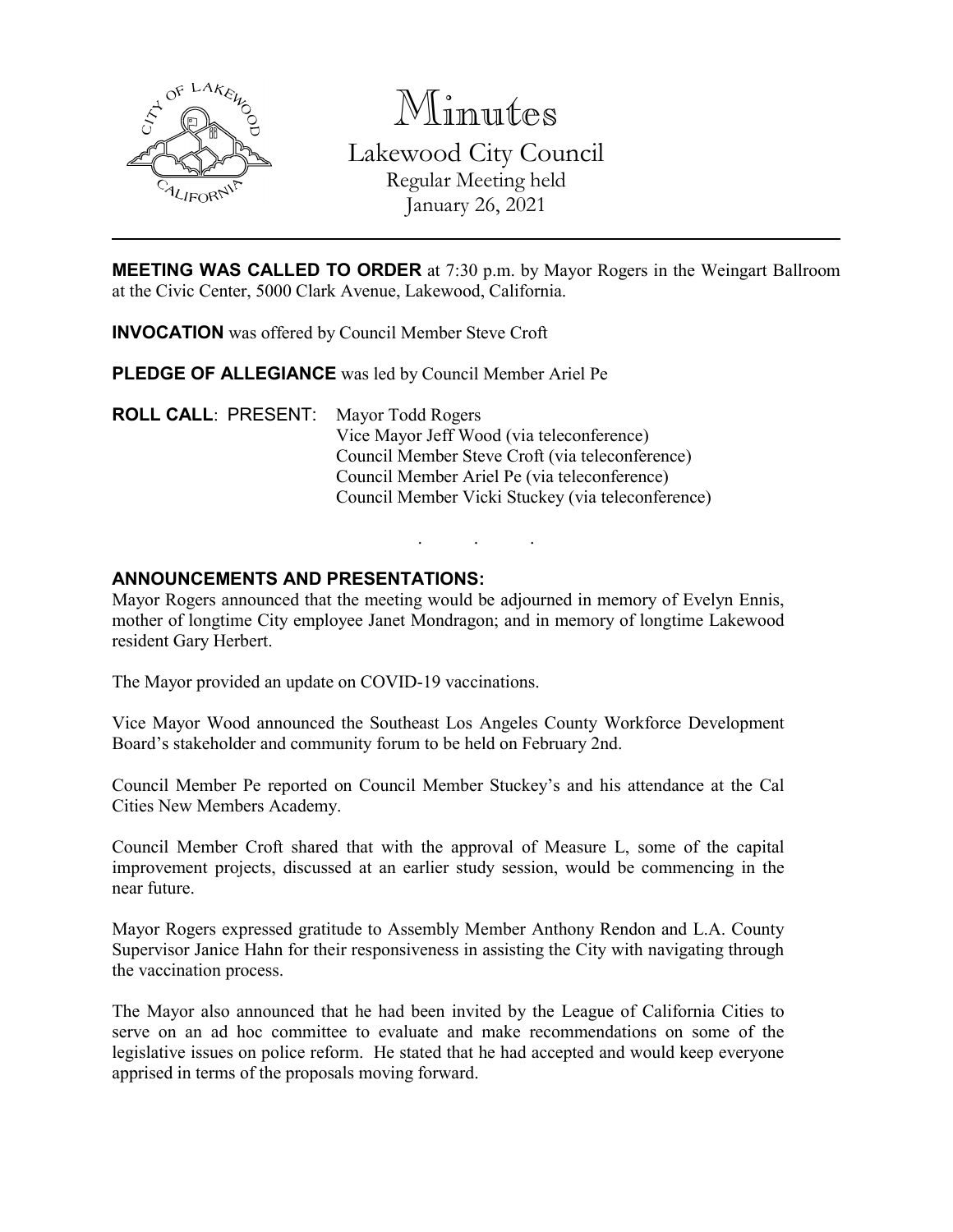City Council Minutes January 26, 2021 Page 2

# **ANNOUNCEMENTS AND PRESENTATIONS:** - Continued

Mayor Rogers introduced Captain David Sprengel of the Lakewood Sheriff's Station, who provided the quarterly update on public safety.

The Council Members thanked Captain Sprengel for the comprehensive report, for his leadership and for the continued partnership with the Sheriff's Department.

. . .

# **ROUTINE ITEMS:**

COUNCIL MEMBER CROFT MOVED AND COUNCIL MEMBER STUCKEY SECONDED TO APPROVE ROUTINE ITEMS 1 THROUGH 10.

- RI-1 Approval of Minutes of the Meetings held September 22, October 13, October 27, November 10, November 24, and December 8, 2020
- RI-2 Approval of Personnel Transactions
- RI-3 Approval of Registers of Demands
- RI-4 Meeting Reports and Authorizations Pursuant to AB1234
- RI-5 Approval of Monthly Report of Investment Transactions December 2020
- RI-6 RESOLUTION NO. 2021-3; A RESOLUTION OF THE CITY COUNCIL OF THE CITY OF LAKEWOOD EXTENDING A LOCAL EMERGENCY DUE TO THE COVID-19 VIRUS
- RI-7 Authorization of Architectural Services Agreement with David George+Associates
- RI-8 Amending Agreement for HVAC and Refrigeration Maintenance and Repair Services with Aire Rite A/C and Refrigeration, Inc.
- RI-9 Authorization of Lease of High-speed Color Printer for the City Print Shop
- RI-10 Approval of Additional Consulting Services for Mayfair park Water Capture Project by Tetra Tech, Incorporated and Willdan Engineering, Inc.

UPON ROLL CALL VOTE, THE MOTION WAS APPROVED:

AYES: COUNCIL MEMBERS: Croft, Wood, Pe, Stuckey and Rogers NAYS: COUNCIL MEMBERS: None

. . .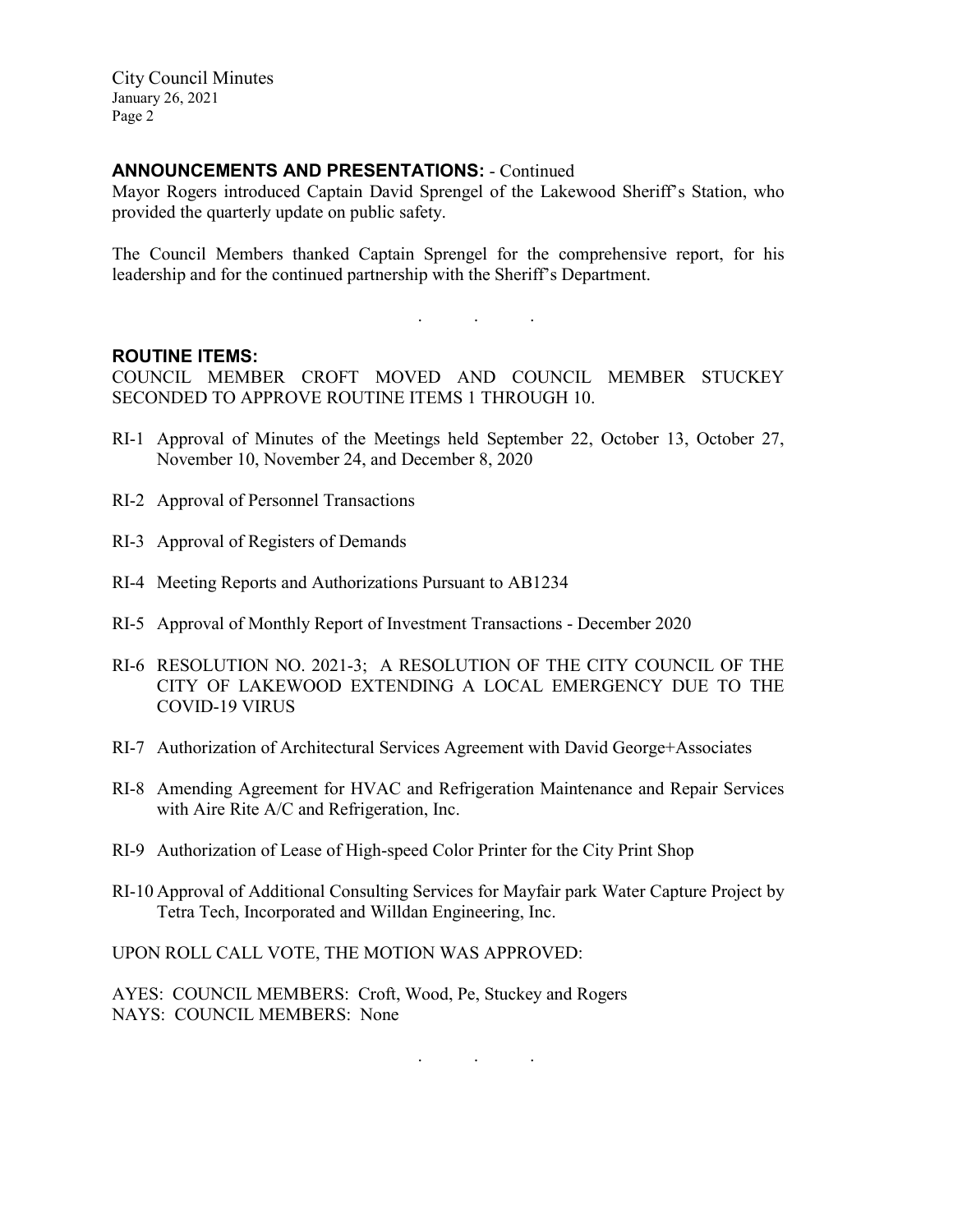# **3.1 • ANNUAL CITY INVESTMENT POLICY AND QUARTERLY SCHEDULE OF INVESTMENTS - AS OF DECEMBER 31, 2020**

Jose Gomez, Director of Finance and Administrative Services, displayed slides and made a presentation based on the report in the agenda regarding the City Investment Policy and Quarterly Schedule of Investments. He stated that staff recommended that the City Council adopt the Investment Policy and receive and file the Quarterly Schedule of Investments for December 31, 2020.

Richard Babbe, Senior Managing Consultant, Public Financial Management (PFM) provided a detailed investment presentation including broader market and economic policy factors.

In response to comments from Vice Mayor Wood and a suggestion from Mayor Rogers, Mr. Gomez and Mr. Babbe confirmed that reports pertaining to pooled investments could be provided on a monthly basis.

COUNCIL MEMBER CROFT MOVED AND VICE MAYOR WOOD SECONDED TO ADOPT THE INVESTMENT POLICY AND RECEIVE AND FILE THE QUARTERLY SCHEDULE OF INVESTMENTS FOR DECEMBER 31, 2020. UPON ROLL CALL VOTE, THE MOTION WAS APPROVED:

. . .

AYES: COUNCIL MEMBERS: Croft, Wood, Pe, Stuckey and Rogers NAYS: COUNCIL MEMBERS: None

# **3.2 • COMMUNITY DIALOGUE ACTION PLAN**

Thaddeus McCormack, City Manager, made a presentation based on the report in the agenda and highlighted the proposed Community Dialogue Action Plan, which included creating a Council Committee on Race, Equity, Diversity and Inclusion.; creating a public Quarterly Roundtable on Race, Equity, Diversity and Inclusion; creating a Lakewood Multicultural Festival/International Food Festival; providing training on racial sensitivity and inclusion to City officials and staff; enhancing the City's work with teens on racial equity; organizing more community talks with the Sheriff's Department; publicizing the public complaint process for the Sheriff's Department and the business discrimination process of the State and Federal governments; uniting members of different community groups in volunteer service projects; educating residents on the City motto of "Times Changes, Values Don't"; and actions already taken by the City that should be continued. It was staff's recommendation that the City Council approve the creation of the Council Committee on Race, Equity, Diversity and Inclusion and approve the Community Dialogue Action Plan.

VICE MAYOR WOOD MOVED AND COUNCIL MEMBER STUCKEY SECONDED TO APPROVE THE COMMUNITY DIALOGUE ACTION PLAN; APPROVE THE CREATION OF THE COUNCIL COMMITTEE ON RACE, EQUITY, DIVERSITY AND INCLUSION (REDI); AND APPOINT COUNCIL MEMBER CROFT AND COUNCIL MEMBER PE TO THE REDI COMMITTEE.